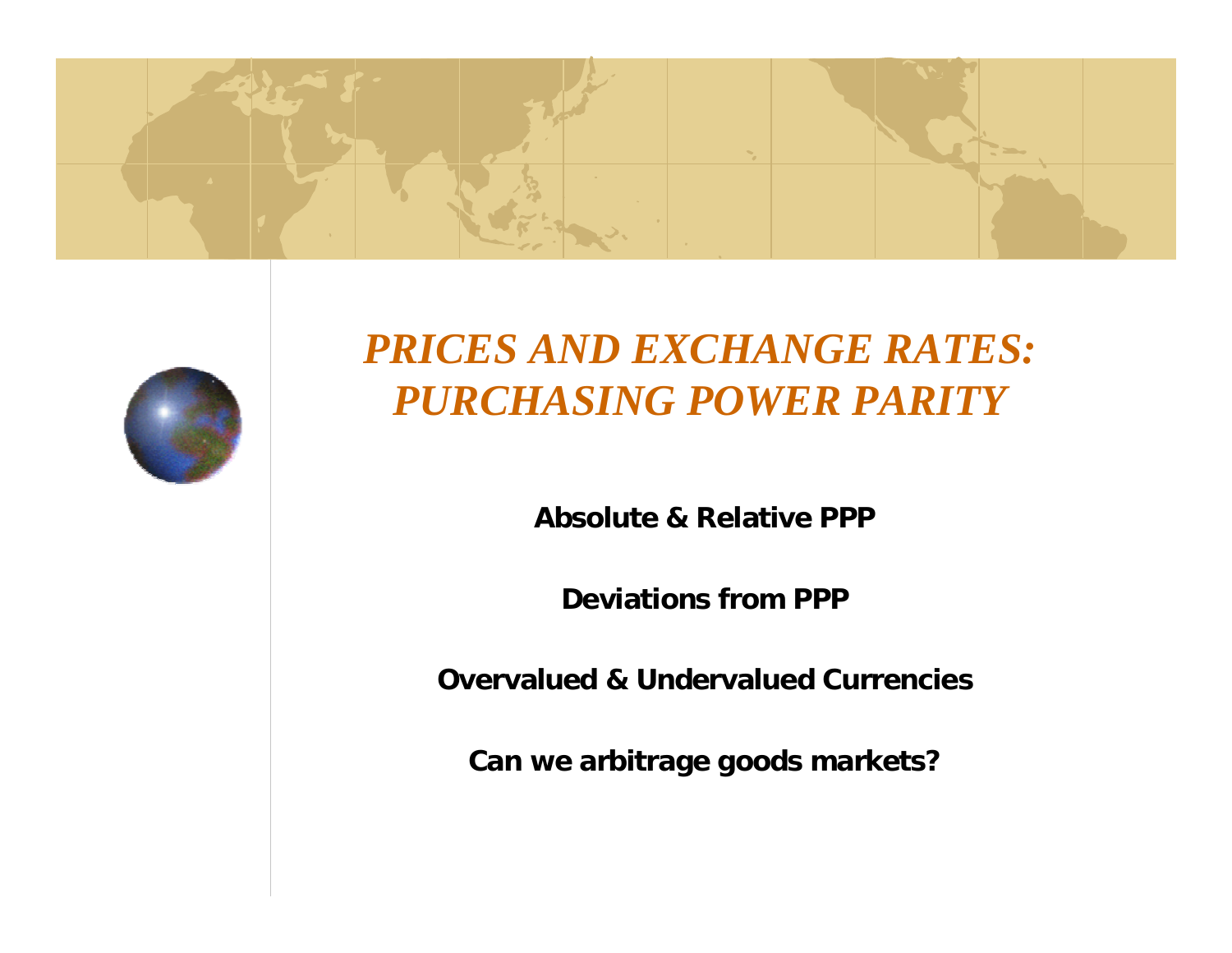

#### *Absolute PPP*

#### $P/P<sup>F</sup> = E$ ♠

- ł. **Where** *E* **is units of domestic currency per unit of foreign currency**
- **So for yen/dollar:**  $P_{\cancel{x}}/P_{\cancel{x}} = E_{\cancel{x}/\cancel{x}}$

*P = EPF* **is "law of one price"**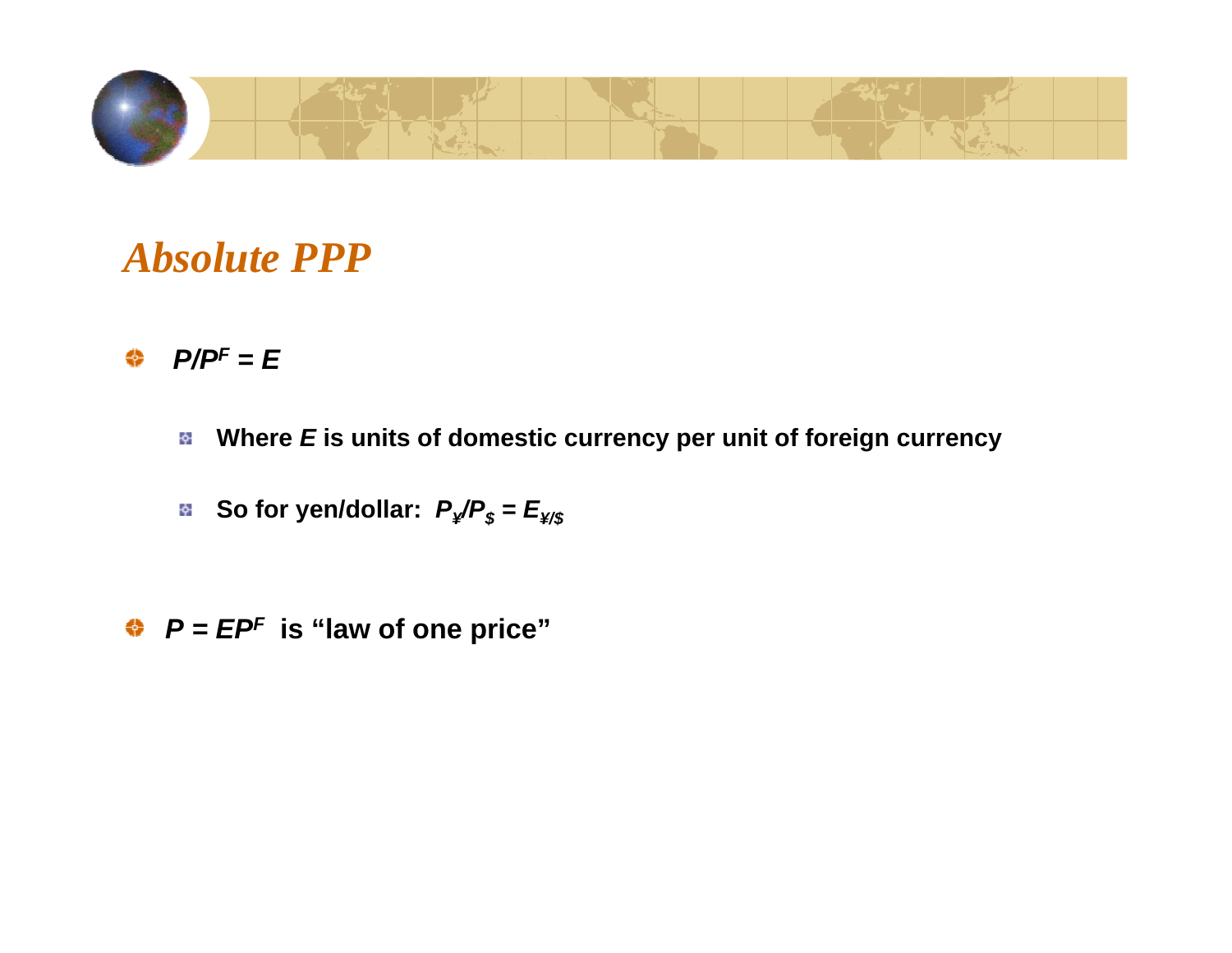

*Relative PPP*

- **In percentage changes** ⇔
- ⇔ **Weaker than absolute PPP** ∧ ∧ ∧  $E_{Y/S} = P_Y - P_S$  $= r -$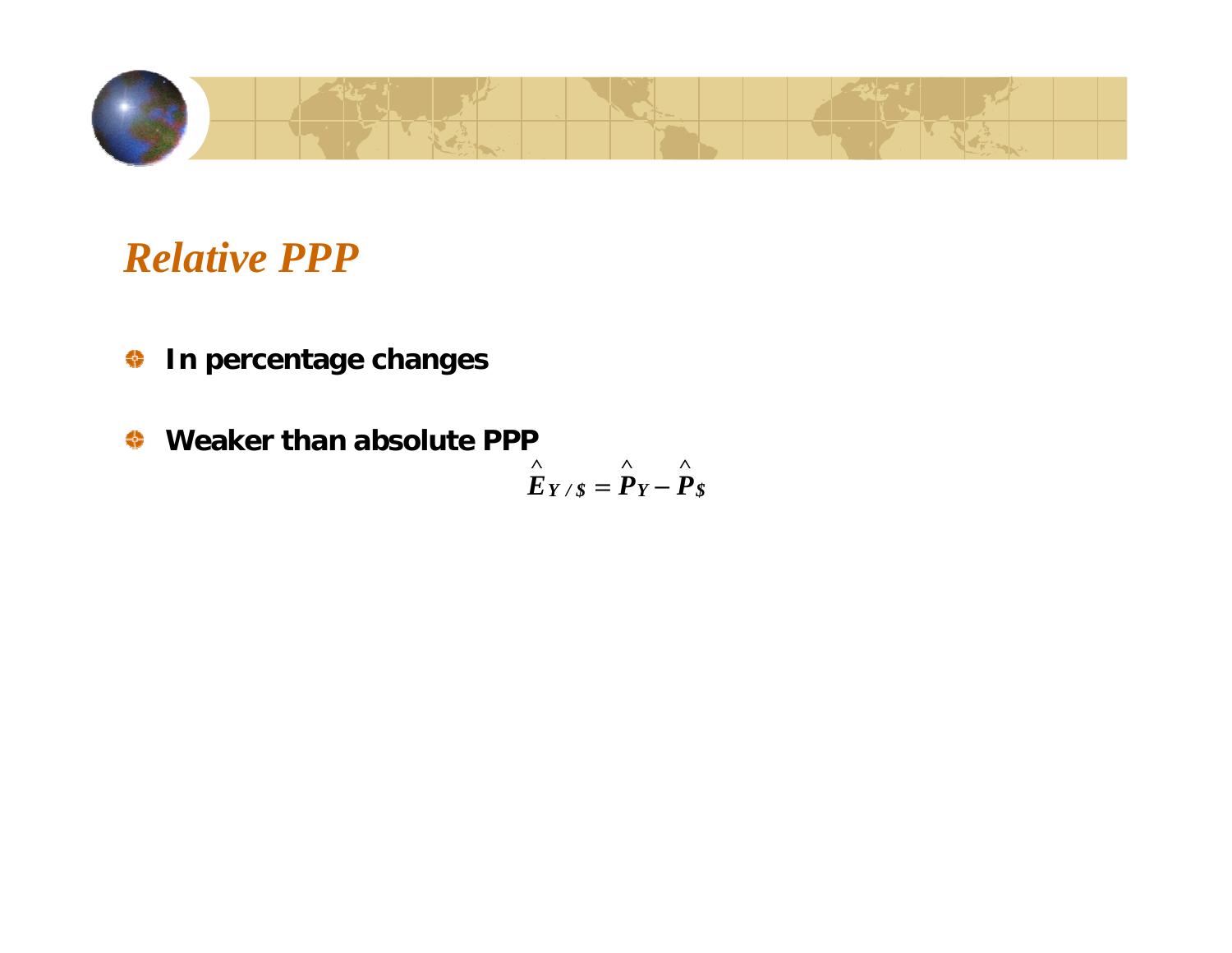

# *Deviations from PPP*

- **Different consumption tastes** ⇔
	- **Pri ce indexes not compara ble**
- **Shipping costs** ⇔
- ⇔ **Tariffs, taxes, quotas, or other b arriers to trade**
- **Differentiated products** ⇔
- **Relative price changes**⇔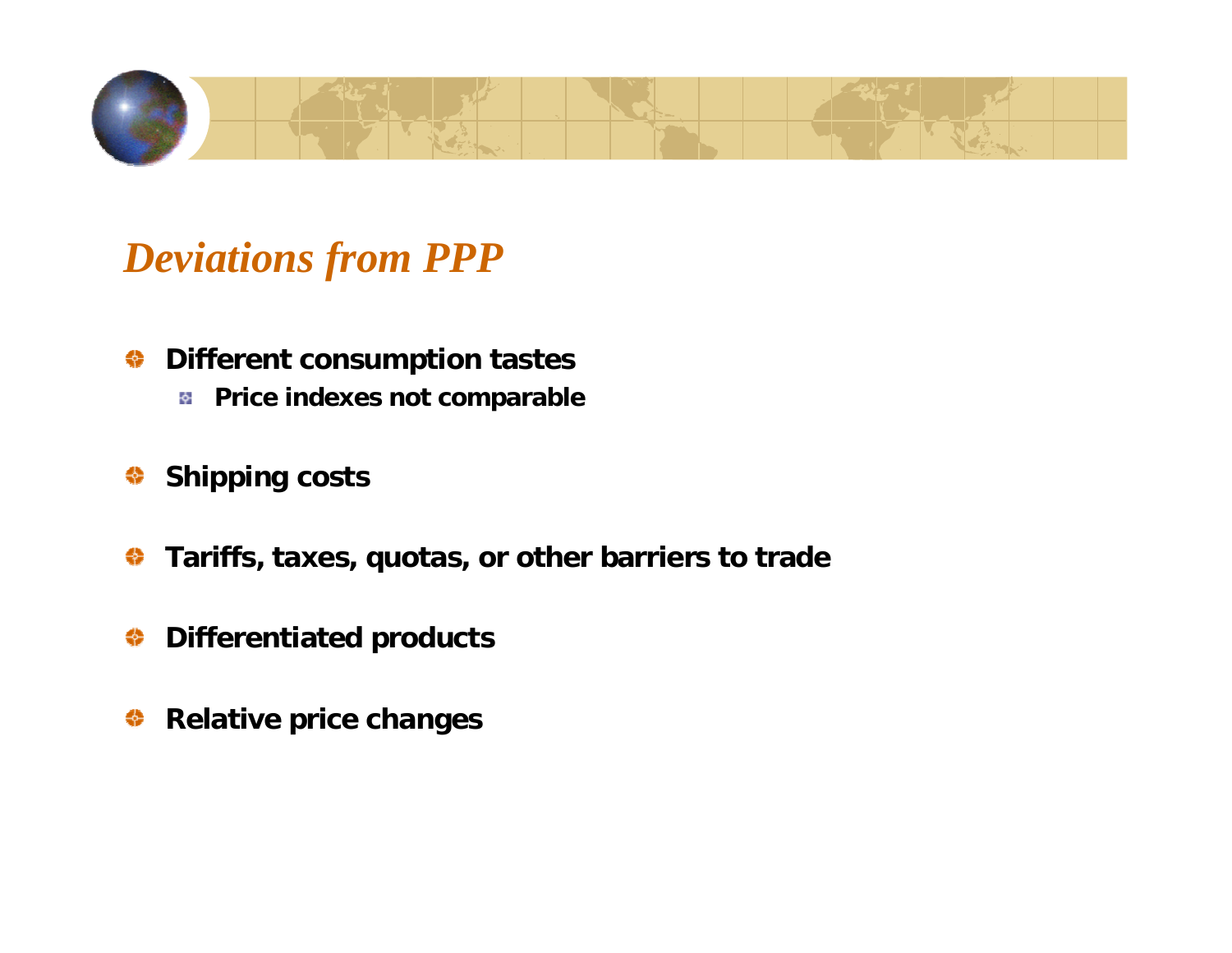

# *Temporary & Spurious deviations from PPP*

- **News impacts exchange rates faster than prices of goods &**  ⇔ **services so may have temporary deviations**
	- **Periods with i mportant news will h ave major deviations from PPP** ÷.
	- **With no news would expect convergence toward PPP** ł.
- **Delivery lags may give spurious appearance of deviations**
	- **Shouldn't compare exchange rates today with pri ces today if prices**  ۰ **were actually set con sistent with PPP 3 months a g o**
	- **Ideally, compare prices at time of contracting with exchange rates**  ቝ **expected to exist at delivery time**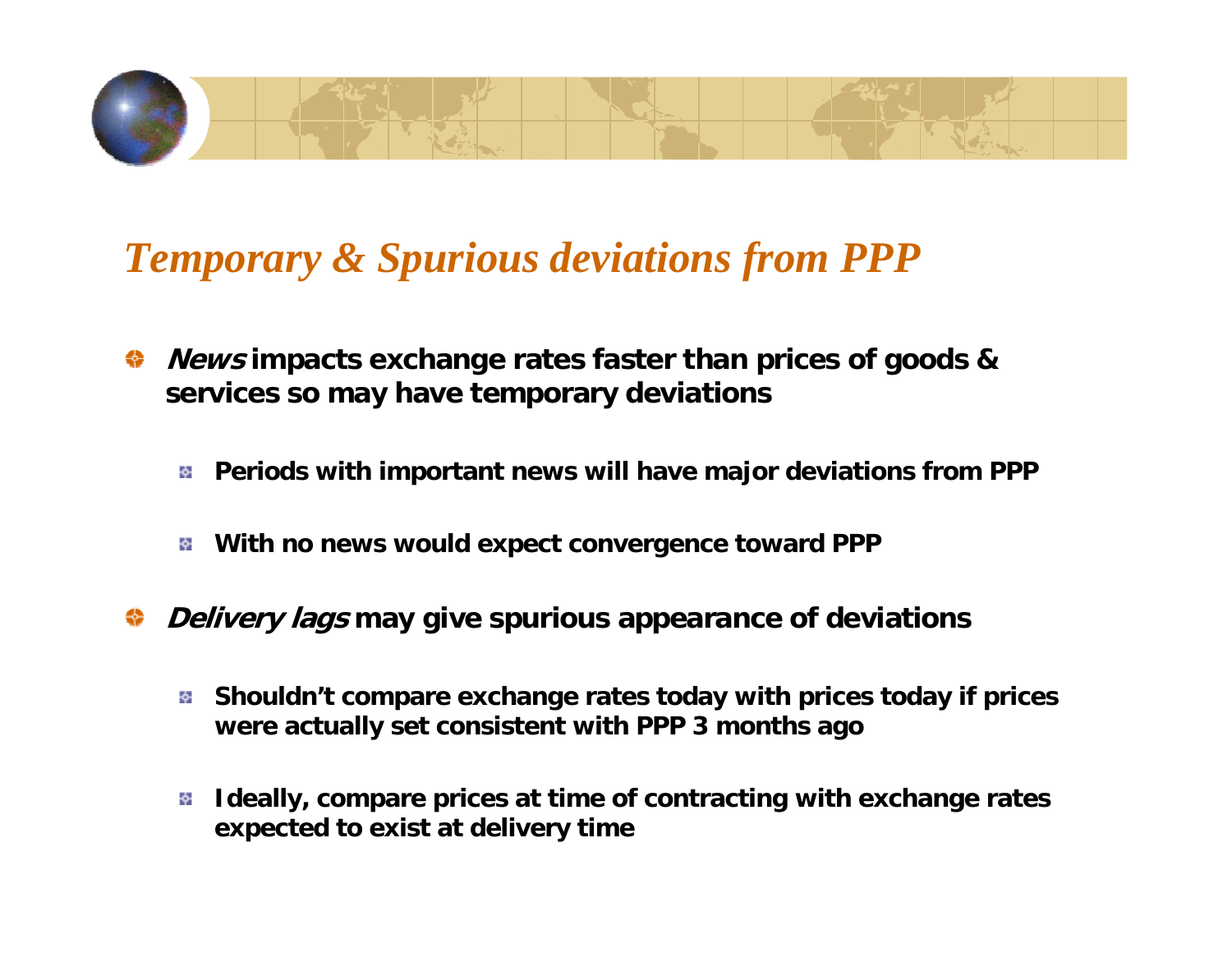

*PPP holds better for:*

**High-inflation countries** ⇔

**Long time periods**♦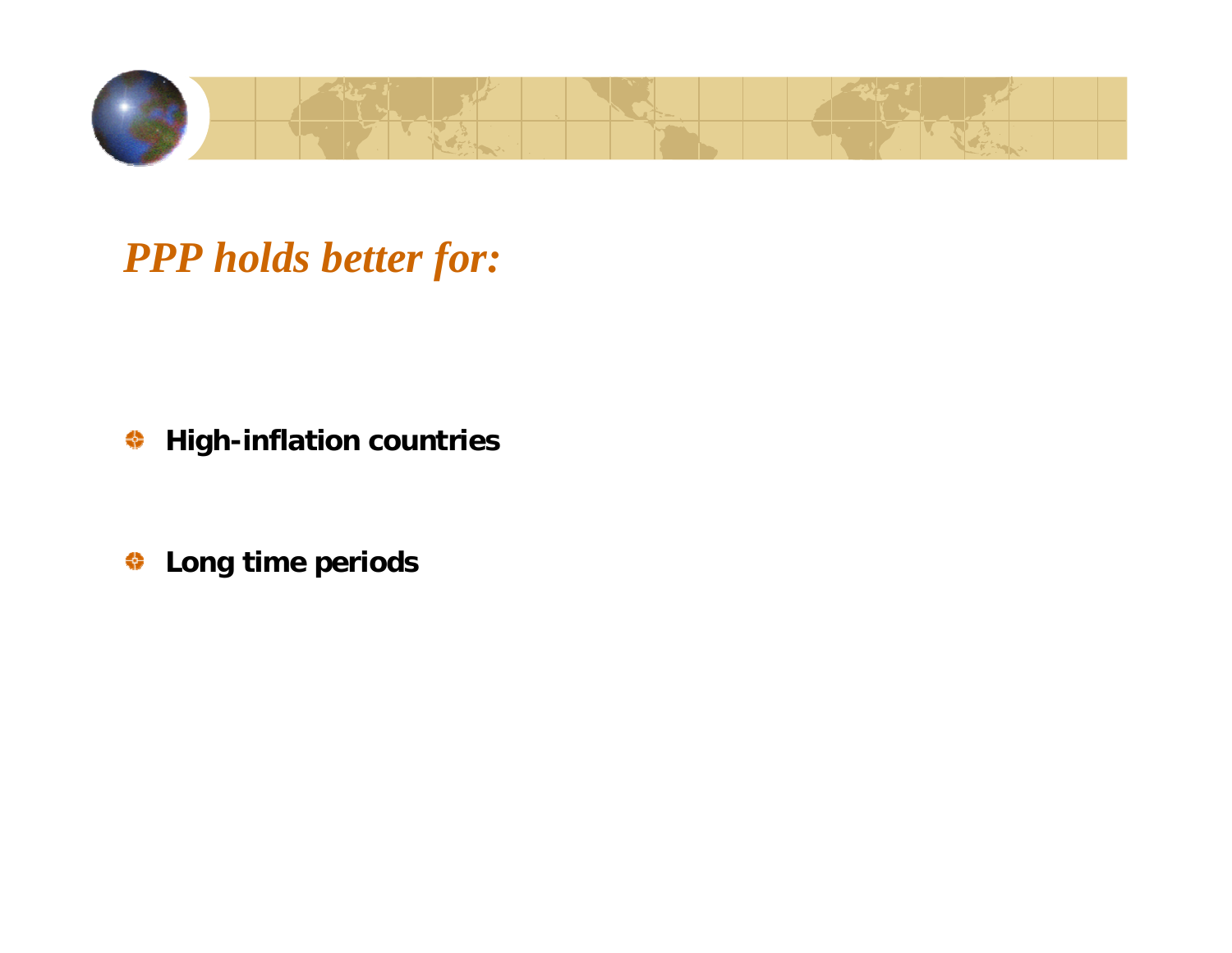

#### *How well does PPP hold?*

- **Compare inflation differentials and exchange rate changes:** ⇔
- ⇔ **Int[ernational Economic Trends -](http://www.stls.frb.org/publications/iet) Publications**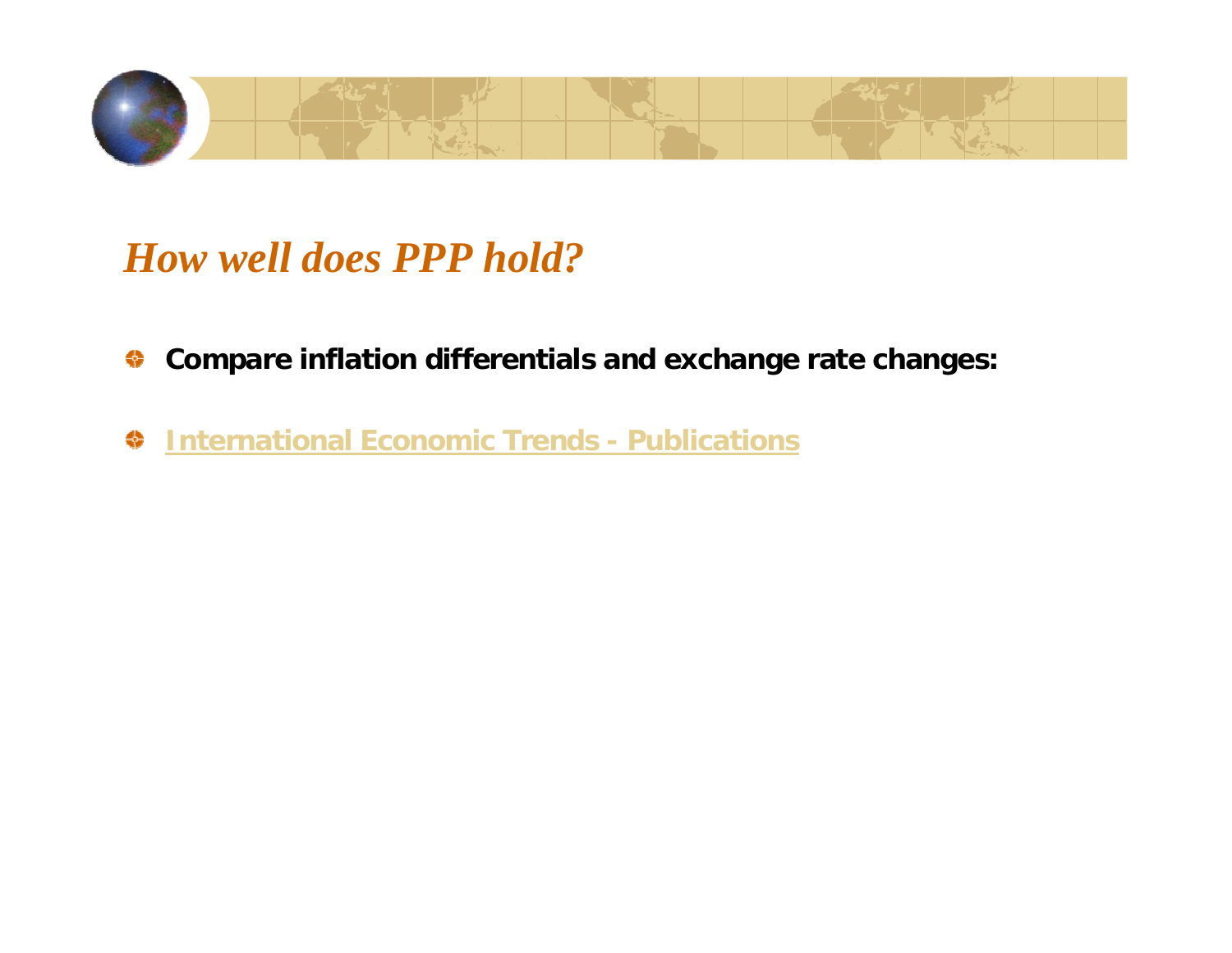

# *PPP is no "theory" of exchange rates*

- **Prices and exchange rates are endogenous variables** ⇔
- **Endogenous: variables whose values are dependent upon other**  ₩ **factors**
- **Exogenous: variables whose values are free to change**  ⇔ **indep endently**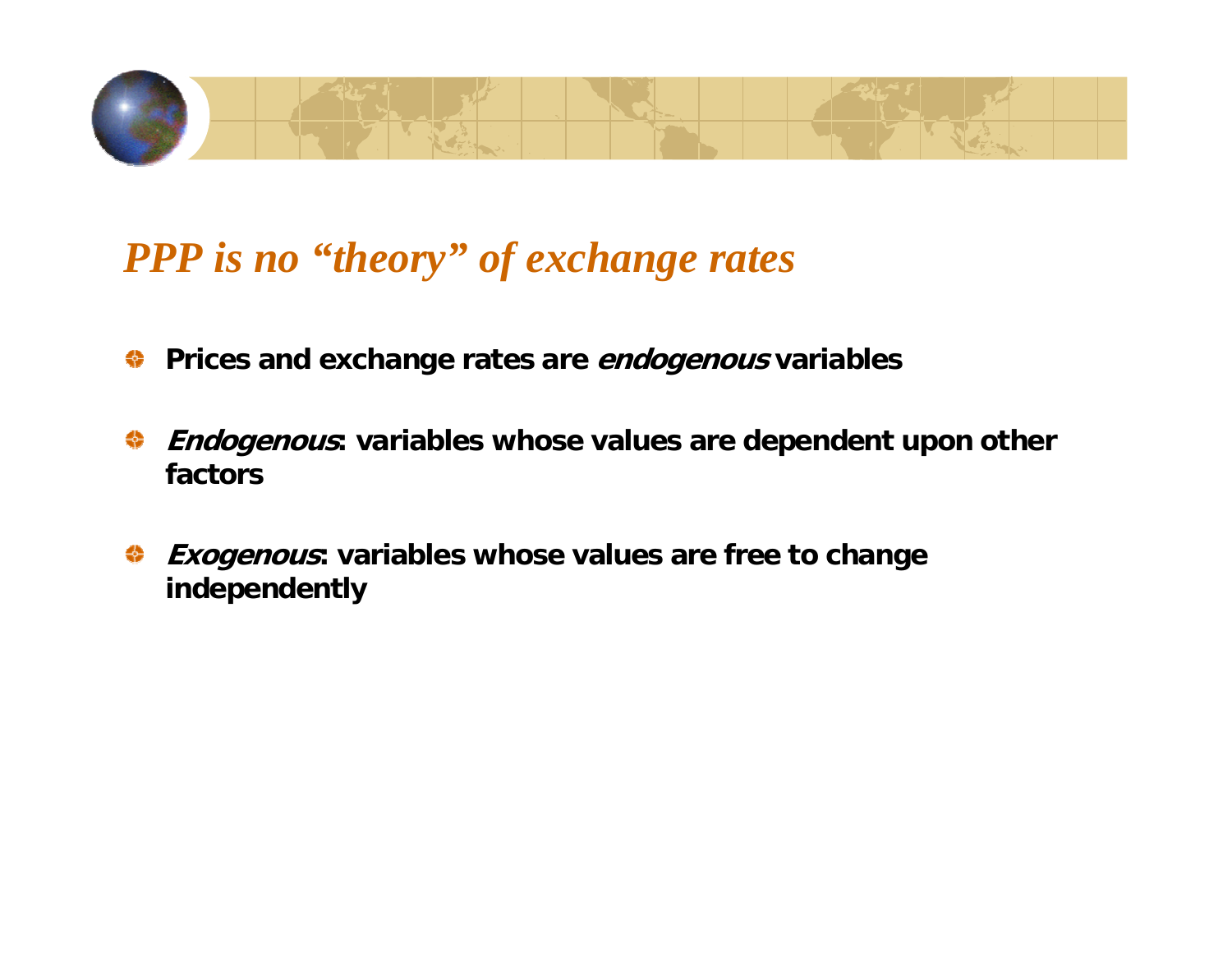

#### *Overvalued & Undervalued Currencies*

- **In a PPP sense, if a currency depreciates (appreciates) more than**  ⇔ **PPP calls for, we say the currency is undervalued (overvalued)**
- **But sense traders voluntary exchange currencies at current prices, is there really any meaning to overvalued or undervalued**
- **Equilibrium may not call for the law of one price if the capital and current accounts are non-zero**
	- **The real exchange rate may adjust to encourage current account**  ÷, **deficits or surpluses**